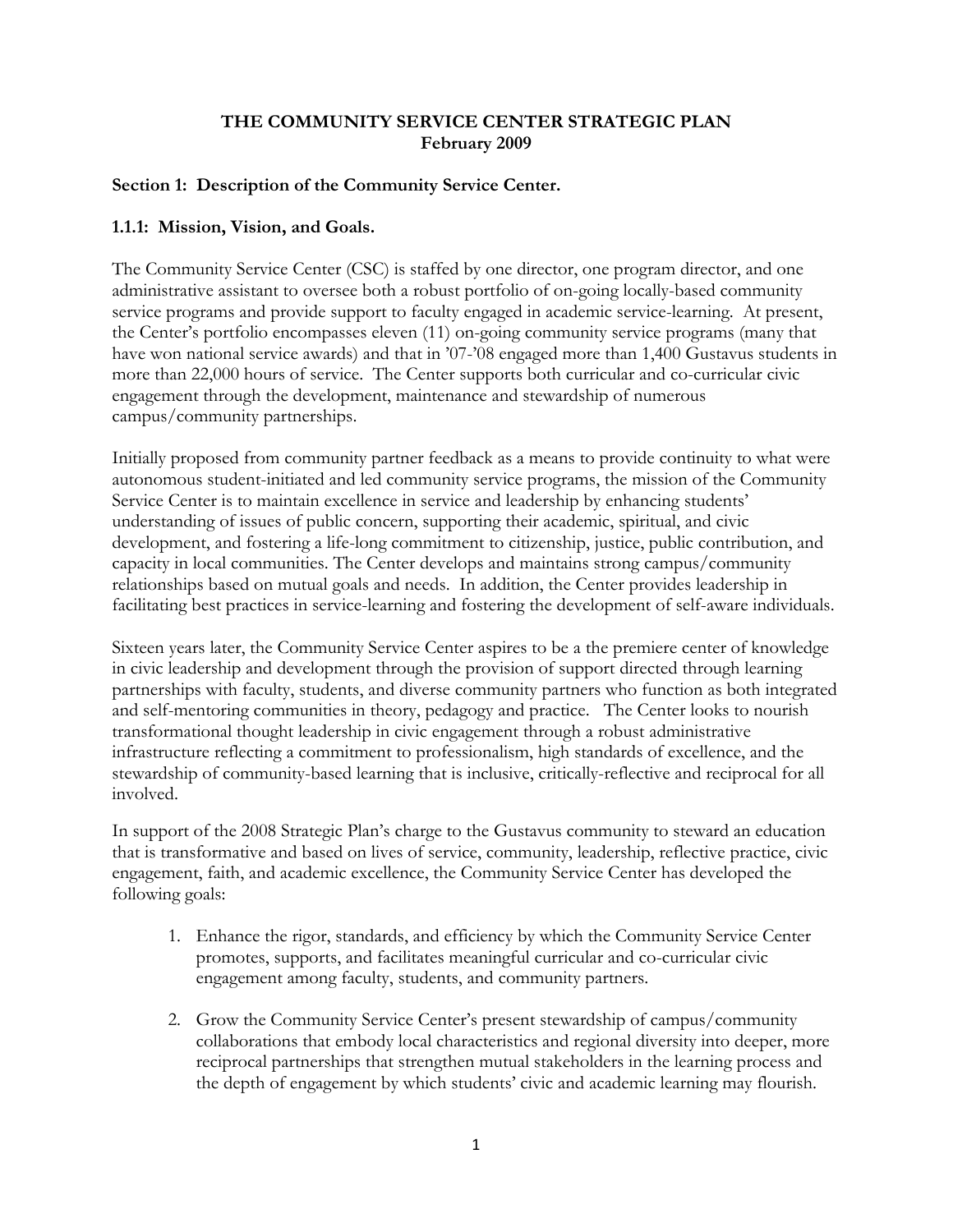- 3. Foster excellence in academic programs by more effectively supporting broad-based faculty in service-learning theory, pedagogy, and practice that will enhance undergraduate research in areas of civic engagement and applied learning across the curriculum.
- 4. Deepen and enhance opportunities for leadership, engaged learning, and critical reflection within the Community Service Center through on-going partnerships with students who function as self-mentoring communities in theory, pedagogy and practice.

# **1.2: Programs.**

The Community Service Center oversees the following portfolio of student-led community service programs that provide volunteer placements for both curricular and co-curricular service and learning opportunities.

- 1. Big Partner/Little Partner (BP/LP) provides relational support to local St. Peter youth.
- 2. Wednesday Friends on Mondays provides relational support to local St. Peter adults recovering from addiction.
- 3. Gustie Buddies provides relational support to local developmentally disabled youth.
- 4. Study Buddies provides classroom assistance to teachers and students in the local St. Peter schools.
- 5. Elders provides relational support in four St. Peter elderly care facilities.
- 6. Amigos provides relational support to local Latino and Somali youth at North Intermediate School.
- 7. Hoffmann Center provides faith-based outreach to local juvenile sex offenders.
- 8. T.A.G. (Trips and Activities) provides activity and sports-based outreach to local St. Peter youth.
- 9. Habitat for Humanity supports local and national housing initiatives, most notably through annual alternative spring break work trips to the southern U.S.
- 10. Pound Pals fosters animal rights advocacy through support to local St. Peter shelter.
- 11. After School Programs- provides supplemental support to St. Peter South Elementary school in youth skills development.

The Community Service Center also supports a broad-based array of academic departments on campus in on-going service-learning programs that include: History, Religion, Theater and Dance, Communication, Geography, Biology, English, Education, Psychology, Philosophy, and Health and Exercise Science, as well as numerous interdisciplinary programs such as LALACS, Peace Studies, Environmental Studies, Curriculum II, and First Term Seminar. In addition, the CSC is currently supporting initiatives sponsored through the Center for Vocational Reflection.

The CSC is currently in conversations with Gender and Women's Studies towards the formation of an on-going collaboration in service-learning outreach to the local St. Peter community. Additional preliminary conversations have occurred with the Center for International and Cultural Education regarding future possibilities for partnership in more effectively supporting faculty with international service-learning.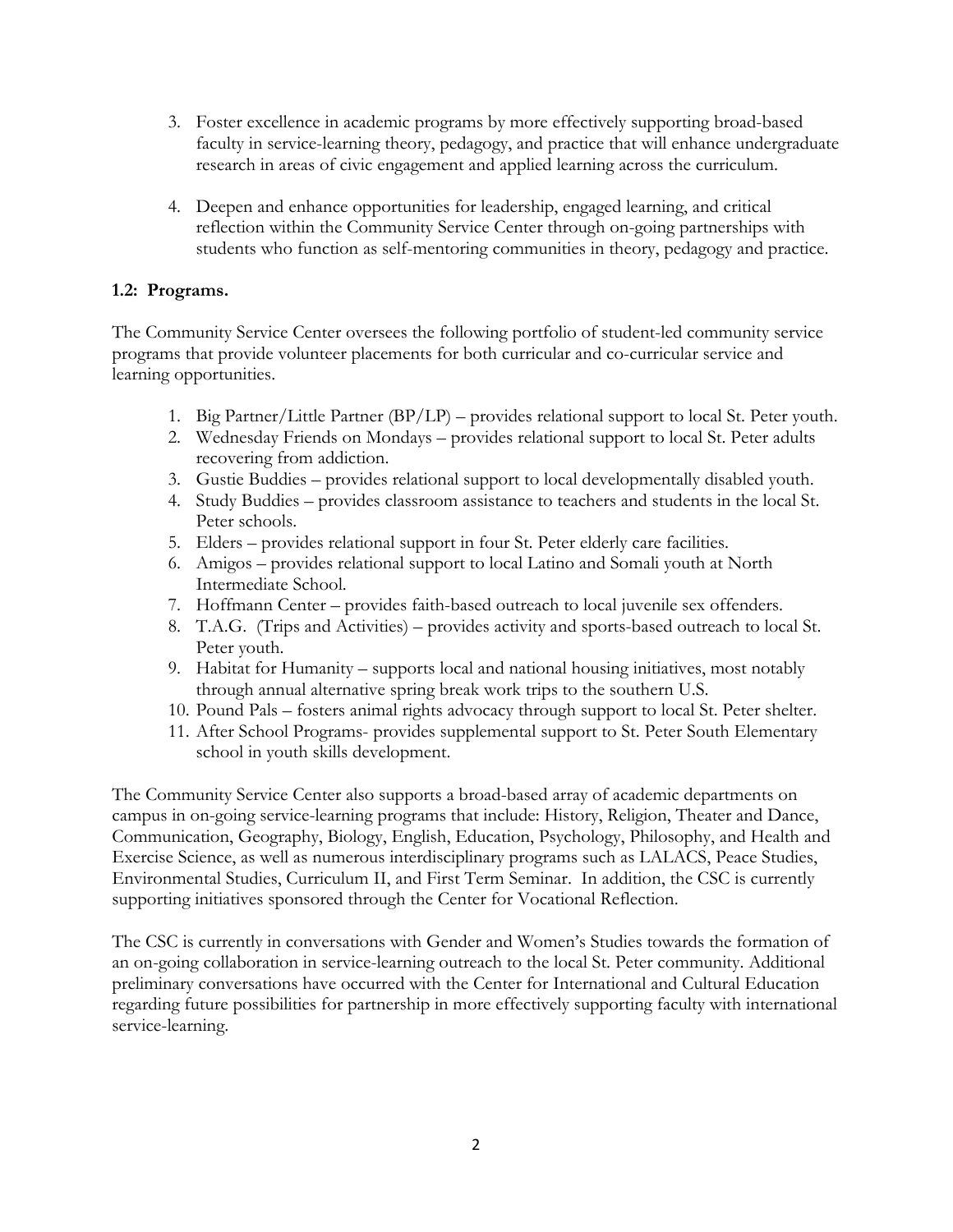#### **1.3: Support Relationships.**

In order to effectively carry out its mission, the Community Service Center works closely with numerous campus offices, departments, and programs. Of special note is the Office for Institutional Advancement through which the CSC obtains external funding sources to support various service-learning partnerships. The CSC also works and communicates closely with the CVR and Chaplain's office to identify and collaborate on complimentary service and learning initiatives. As the Community Service Center explores new technologies in database software and web development, GTS remains and will become an ever increasing and important support relationship. At present, the CSC partners with the Education department in the execution of EDU 390 – a complimentary service-learning course to EDU 398: Meeting Individual Student Needs. In Student Affairs, the CSC relies heavily on student interns supported through the Career Center, as well as the Diversity Center who aids and advises in outreach to under-represented groups. The CSC looks to partner more closely with the Kendall Center for Engaged Learning in support of service-learning on campus, as well as outreach to Gustavus alumni through the Alumni Office.

#### **Section 2: Strategic Review.**

#### **2.1: Strategic Issues.**

The four strategic goals for the Community Service Center are based on and reflective of a comprehensive analysis of a departmental SWOT.

2.1.1: The first strategic goal is derived from the first trend in the departmental SWOT confirming the strength in critical mass and momentum behind service outreach (most notably in community service programs) by which the Center's sixteen year legacy of support and resources have helped flourish. The SWOT illuminates a significant deficiency in creating, maintaining, and communicating an effective and appropriate foundation of departmental policies, procedures, and guidelines by which the Center's mission, vision, and goals could be more readily understood and resources more efficiently accessed. Such guidelines would also assist in establishing clear expectations around student involvement so as to ensure greater consistency and accountability. The SWOT demonstrates the need for departmental investments in technology (such as a client management and volunteer database) that would enhance internal efficiency and appropriate systematization. The SWOT also denotes a compelling need and benefit towards the creation of a conceptual framework for engagement by which both curricular and co-curricular service and learning approaches could be understood and by which the Center's specific approach (as evidenced in its mission and vision) could be more readily recognized and distinguished from other entities. SWOT analysis 2.1.1 and its respective strategic goal are based on and emphasize the internal growth and development of the Community Service Center's conceptual, administrative, and operational infrastructure for the purpose of more efficiently and effectively supporting the Center's diverse constituencies involved in community service and service-learning.

2.1.2: The second strategic goal is derived from the second trend in the departmental SWOT confirming the overall foundational strength of the Center's stewardship of diverse local community and regional relationships that currently underlie the critical mass of faculty and students engaged in community service and service-learning. This trend distinguishes between relationships that tend to be volunteer placement oriented versus service-learning partnerships, with greater overall emphasis currently concentrated on the former among most faculty and students. For service partnerships, the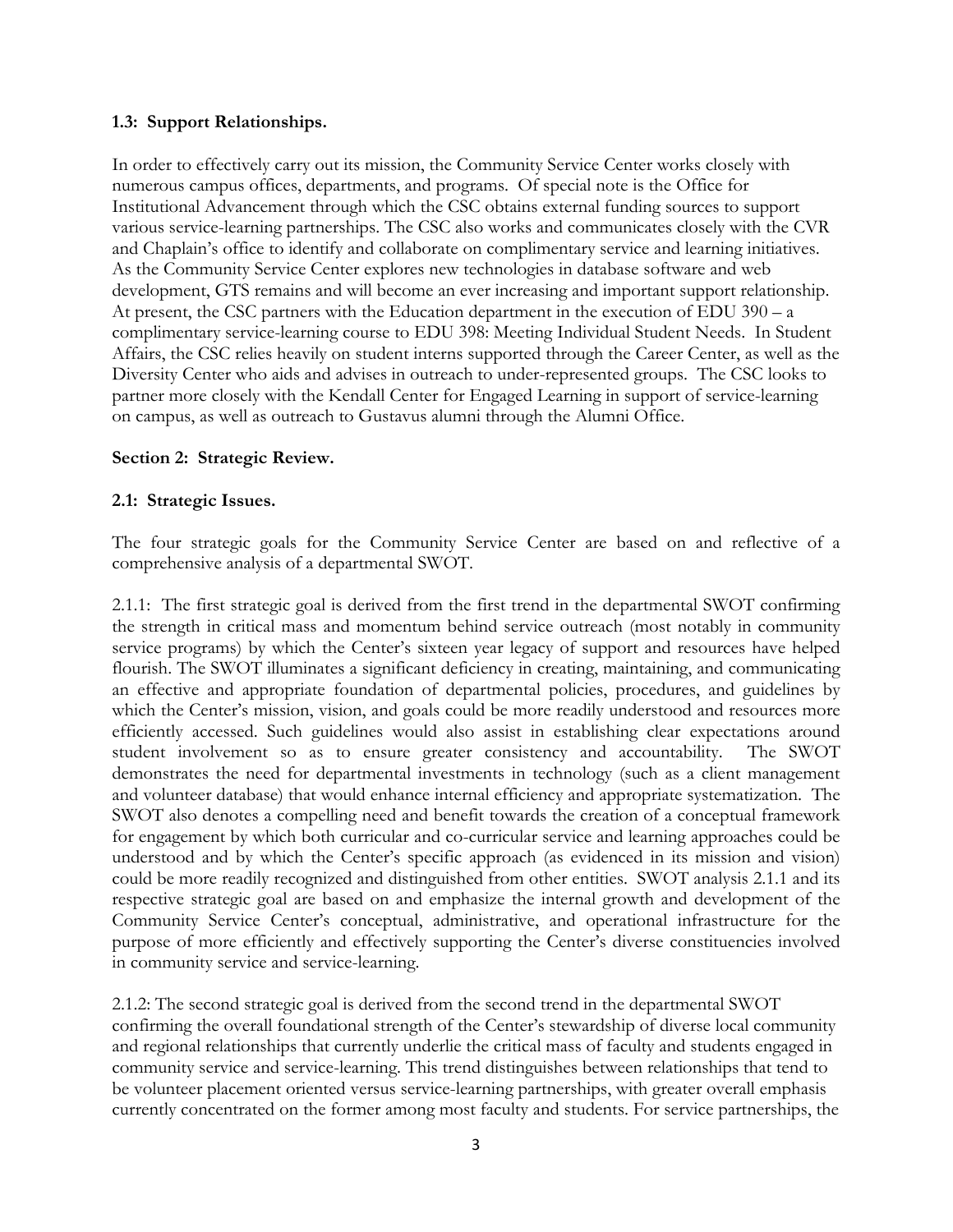SWOT highlights the importance and benefit of more direct involvement of community partners in the negotiation, direction, facilitation, and stewardship of community service and service-learning initiatives. Such involvement helps alleviate the risks associated with perpetuating random approaches to service that can be conceived in isolation from a more prominent community counterpart. The SWOT indicates significant opportunities to deepen the current foundation of community, regional, and alumni relationships into more intentional and reciprocal partnerships that would enhance their involvement in the identification of community needs and resources, servicelearning opportunities, program evaluation, and foster greater participation as additional stakeholders in students' overall civic leadership and development. SWOT analysis 2.1.2 and its respective strategic goal are based on and reflect the Center's desire to enhance faculty and student engagement through a stronger, more supportive platform of community involvement through partnership.

2.1.3: The third strategic goal is derived from the trend in the departmental SWOT analysis focusing specifically on the Center's charge to support service-learning on campus. While the thread indicates a modest, but strong foundation of involvement with select faculty in service-learning and the support of senior curricular and co-curricular personnel, it more clearly illuminates the significant deficiencies in capacity towards carrying out that charge in an effective and uniform manner. The trend highlights the need for an additional full-time staff member in the Community Service Center devoted solely to faculty support for service-learning through the development of resources, faculty outreach, training, curriculum development, peer mentorship, on-going advising, and assistance with community partner negotiations. With additional staffing, the Center will hold capacity to not only enhance faculty support for service-learning in a more systematized, developed, and uniform manner, but in so doing, also advance possibilities for undergraduate research in civic engagement, the promotion of faculty development through external funding sources, and the deepening of service-learning into public policy work. SWOT analysis 2.1.3 and its respective strategic goal are based on and emphasize the need to support faculty with service-learning in a more systematic and uniform manner that will ensure its long-term growth, evolution, and sustainability.

2.1.4: The fourth strategic goal is derived from the fourth trend in the departmental SWOT analysis confirming the strength in student leadership, learning, knowledge and expertise encompassed within the significant pool of student program coordinators and volunteers. The trend indicates deficiencies in communication and peer mentorship between community service programs and significant threats in loss of program memory, continuity, and quality due to high student turnover, and insufficient physical space to accommodate effective work, planning, and reflective learning within the Center. The SWOT indicates significant opportunities to advance student leadership through enhanced responsibilities in intra-program oversight, peer mentorship, coordinator training, the documentation and dissemination of best practices and the development of minimum standards and expectations that would support greater continuity in program quality and allow for longer-term growth and evolution. In addition, the SWOT indicates additional opportunities for students to take a greater role in outreach and advocacy in service-learning to students on campus, leadership in reflective learning approaches, and recruitment of under-represented groups in community service. Analysis 2.1.4 and its respective strategic goal are based on and emphasize the continued growth of students' civic leadership and development within the Community Service Center.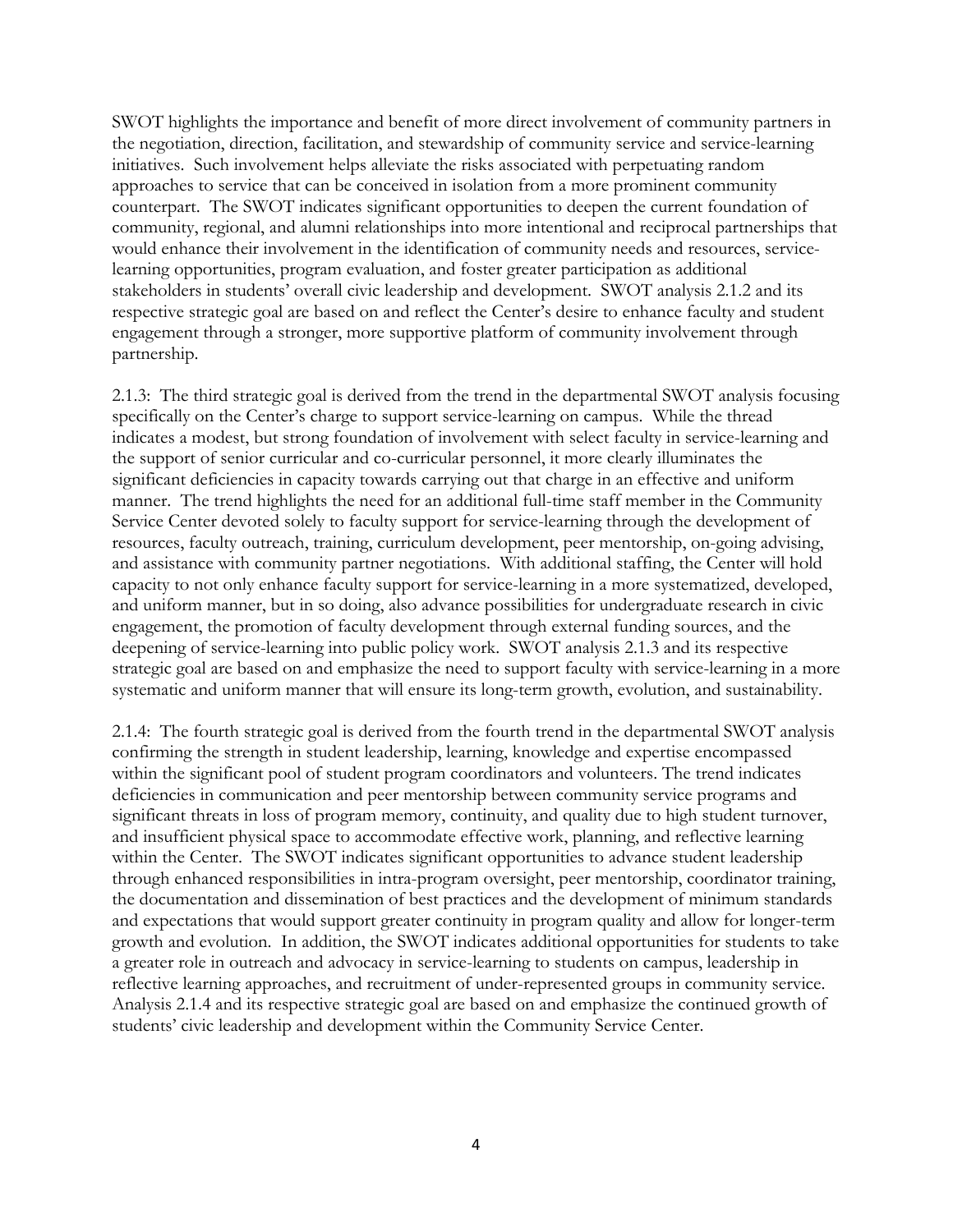#### **2.2: Barriers.**

The strategic goals encompassed within the Gustavus Adolphus College's 2008 strategic plan represent a significant challenge to the Community Service Center because their realization lies beyond the department's present capacity to fulfill. Two large barriers adversely affect the department's ability to carry out its present mission, strategic goals, and future vision. First, the presence of only two professional staff members is inadequate to support the Center's scope of work in an effective, consistent, and sustainable manner because it encompasses a very large and wide-spread constituency of students, faculty, and community members engaged in on-going service and learning activities with each other. Second, the physical space of the Community Service Center is inadequate to effectively support the work, planning, negotiation, reflective learning, and collection of resources that the ever-increasing number of student coordinators and interns, volunteers, faculty, and community members merit. From necessity, the vast majority of the Center's work already occurs outside of the Community Service Center itself.

#### **Section 3: Strategic Initiatives and Recommendations.**

Goal 1: Enhance the rigor, standards, and efficiency by which the Community Service Center promotes, supports, and facilitates meaningful community service and service-learning among faculty, students, and community partners.

Objective 1.1: Develop a framework of theory, pedagogy, and practice upon which the Center's identity, orientation, and activities will be more readily understood, distinguished, and recognized.

| Initiative 1.1.1: Research conceptual frameworks and approaches to campus civic            |  |
|--------------------------------------------------------------------------------------------|--|
| engagement among diverse U.S. colleges and universities.                                   |  |
| Initiative 1.1.2: Construct a conceptual framework for civic engagement relevant to and    |  |
| reflective of the Gustavus mission, vision, core values, and strategic plan.               |  |
| Initiative 1.1.3: Consult with relevant Gustavus faculty, administrators, students, and    |  |
| community partners on proposed changes.                                                    |  |
| Initiative 1.1.4: Submit proposal, (including Center name change) to academic and          |  |
| administrative councils as appropriate.                                                    |  |
| Initiative 1.1.5: Publicize and educate all relevant constituencies on potential change in |  |
| identity and framework for Center's work.                                                  |  |
| Initiative 1.1.6: Design and develop the Community Service Center website to effectively   |  |
| and comprehensively reflect the conceptual framework by which the Center                   |  |
| will be recognized, distinguished, and understood.                                         |  |

Objective 1.2: Enhance the operational and administrative efficiency of the Center in order to more effectively support partnerships with faculty, students, and community partners.

- Initiative 1.2.1: Implement a client management and volunteer database (in partnership with the St. Peter Volunteer Center) in order to more efficiently accommodate, streamline, manage, and track Gustavus volunteer efforts.
- Initiative 1.2.2: Develop relevant departmental policies and procedures that more readily outline the operational and functional guidelines by which the Center's work occurs.
- Initiative 1.2.3: Research, develop, and implement additional online procedures that support the Center's work in a paperless fashion (i.e. online forms, sign-ups, calendars, announcements, and evaluations).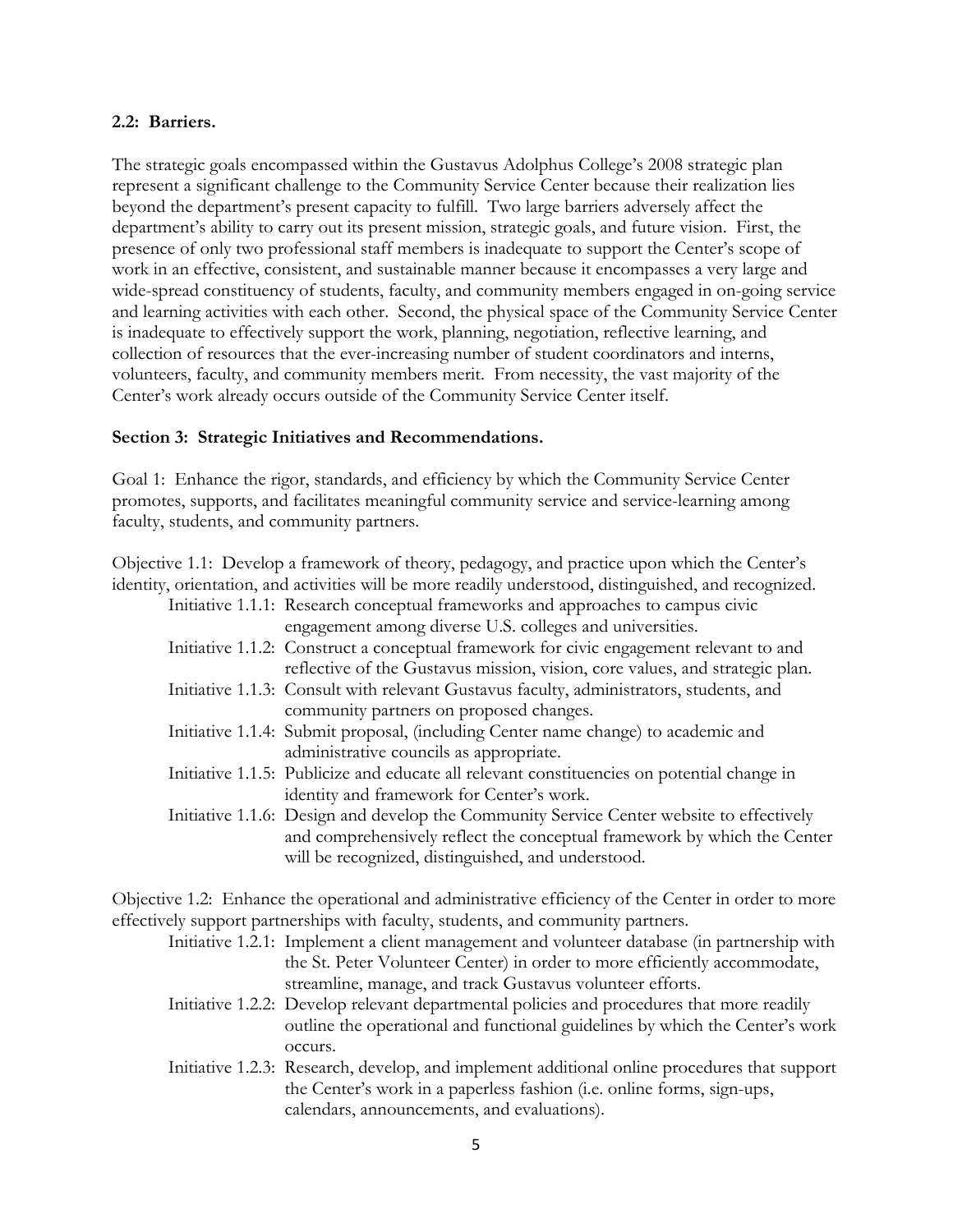Objective 1.3: More effectively communicate, educate, and disseminate the diverse work in civic engagement supported by the Community Service Center.

Initiative 1.3.1: Implement a Community Service Center newsletter on a bi-monthly basis.

- Initiative 1.3.2: Establish internal criteria and guidelines by which student community service program web pages will be updated and maintained on an on-going basis.
- Objective 1.4: Promote professional development among Community Service Center staff. Initiative 1.4.1: Document CSC departmental initiatives for the purpose of presentation at professional conferences and potential publication in professional journals.
	- Initiative 1.4.2: Support on-going professional training at local and regional conferences and professional workshops.

Recommendations for Goal 1:

- 1. Hire 1 full-time operations coordinator and 1 additional half-time administrative support staff to effectively support the Center's operational and administrative effectiveness, growth, and overall efficiency.
- 2. Expand the physical space of the Community Service Center to accommodate additional administrative support staff.

Goal 2: Grow the Community Service Center's present stewardship of campus/community collaborations that embody local characteristics and regional diversity into deeper, more reciprocal partnerships that strengthen mutual stakeholders in the learning process and the depth of engagement by which students' civic and academic learning may flourish.

Objective 2.1: Build a foundation of community-based support for on-going community service and service-learning initiatives.

- Initiative 2.1.1: Conduct a feasibility study through research and evaluation with various citizens and organizations in the St. Peter community towards the formation of a campus/community partnership in support of locally-based civic engagement.
- Initiative 2.1.2: Research diverse campus/community partnership models, and develop a proposal with the input of faculty, students, and St. Peter community members.
- Initiative 2.1.3: Partner with the St. Peter Volunteer Center in support of Gustavus outreach through local volunteerism.
- Initiative 2.1.4: Form a Partnership Council comprised of Gustavus and St. Peter community members as a body of collective support and direction for Gustavus outreach to the St. Peter community.
- Initiative 2.1.5: Obtain funding to support the long-term viability, sustainability, and growth of the Partnership Council.

Objective 2.2: Make the practice of reciprocity a guiding principal of the Center's work so that students' civic learning is recognized and supported broadly.

 Initiative 2.2.1: Support education to the Gustavus campus and local St. Peter community on best practices of reciprocity through the efforts of the Partnership Council.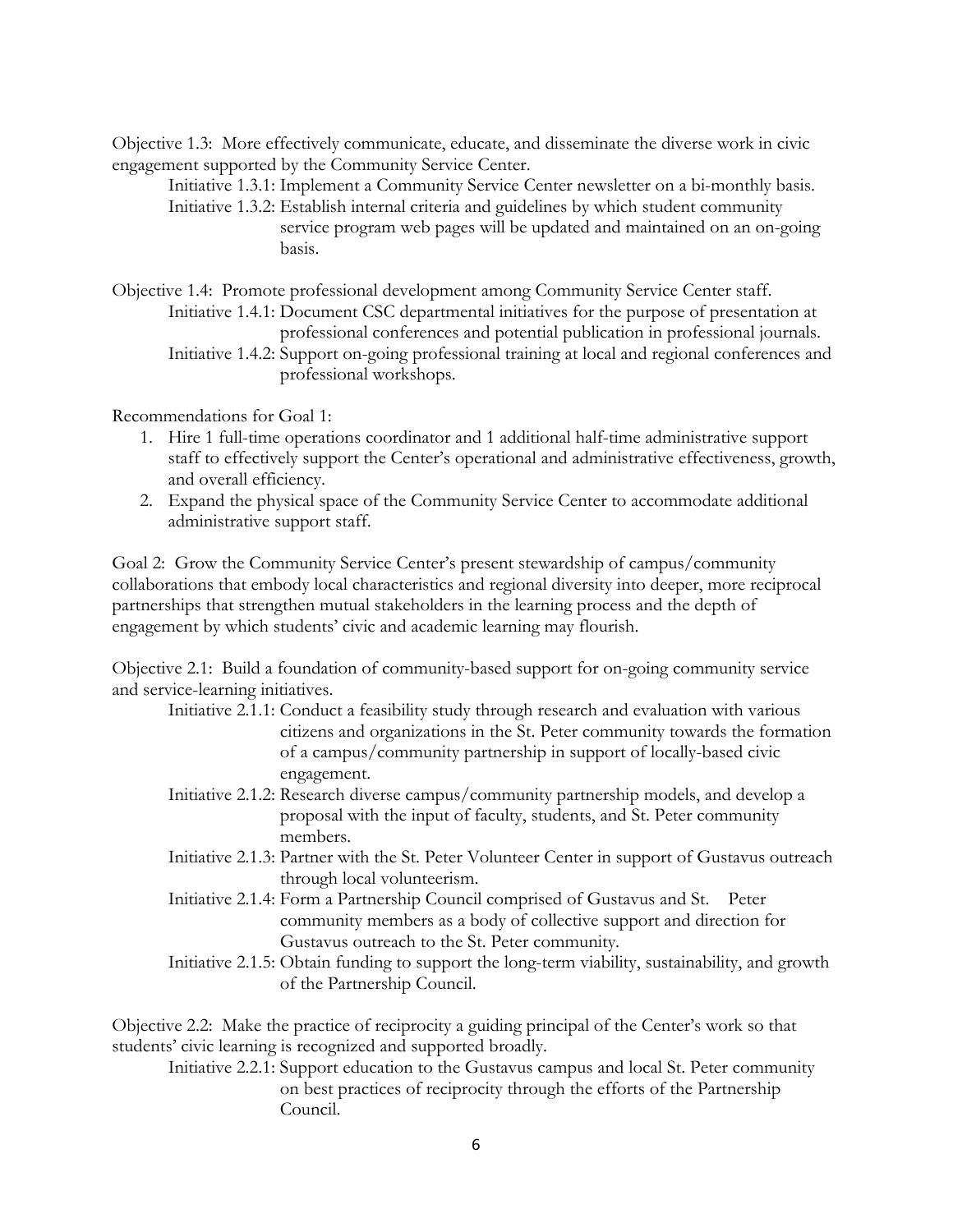Initiative 2.2.2: Integrate community partners more intentionally into on-going Community Service Center operations and initiatives including bi-annual student coordinator trainings and on-going reflective learning activities.

Objective 2.3: Increase outreach to regional, national and international communities.

- Initiative 2.3.1: Identify regional and national partners utilizing current campus networks and alumni.
- Initiative 2.3.2: Support the development of international service-learning with an emphasis on those that hold intentional and reciprocal outcomes for the local Saint Peter community (i.e. Sister City initiative).

Recommendations for Goal 2:

- 1. Ensure institutional validation of a partnership council for support, assistance, and direction of civic engagement outreach to the local St. Peter community.
- 2. Expand the physical space of the Community Service Center to accommodate increased community partner involvement in service and learning activities (such as a meeting space for the proposed Partnership Council).

Goal 3: Foster excellence in academic programs by more effectively supporting diverse faculty in service-learning theory, pedagogy, and practice that will enhance undergraduate research in areas of civic engagement and applied learning across the curriculum.

Objective 3.1: Enhance the understanding and recognition of meaningful service-learning to Gustavus faculty, students, and community partners.

- Initiative 3.1.1: Create and disseminate standards for best practices in service-learning.
- Initiative 3.1.2: Conduct trainings and facilitate faculty/student/community peer mentorship in service-learning.
- Initiative 3.1.3: Develop and make more readily available service-learning resources, toolkits, and tutorials from multiple stakeholder perspectives (faculty, students, and community partners).

Objective 3.2: Enhance and support service-learning on campus.

- Initiative 3.2.1: Assist faculty with curriculum development in service-learning.
- Initiative 3.2.2: Assist with and promote effective faculty/community partner negotiations.
- Initiative 3.2.3: Research areas for enhanced support and incentives in support of faculty for service-learning (i.e. professional development).
- Initiative 3.2.4: Create and employ student service-learning interns in the CSC on an on going basis to assist faculty with logistics and planning for service-learning in their courses.
- Initiative 3.2.5: Recruit new faculty through peer mentorship from current faculty engaged in service-learning.
- Initiative 3.2.6: Create a faculty advisory board to help inform, maximize, and enhance the effectiveness of the Center's outreach and support to faculty.
- Initiative 3.2.7: Work with Institutional Advancement to identify and secure funding in support of service-learning on campus.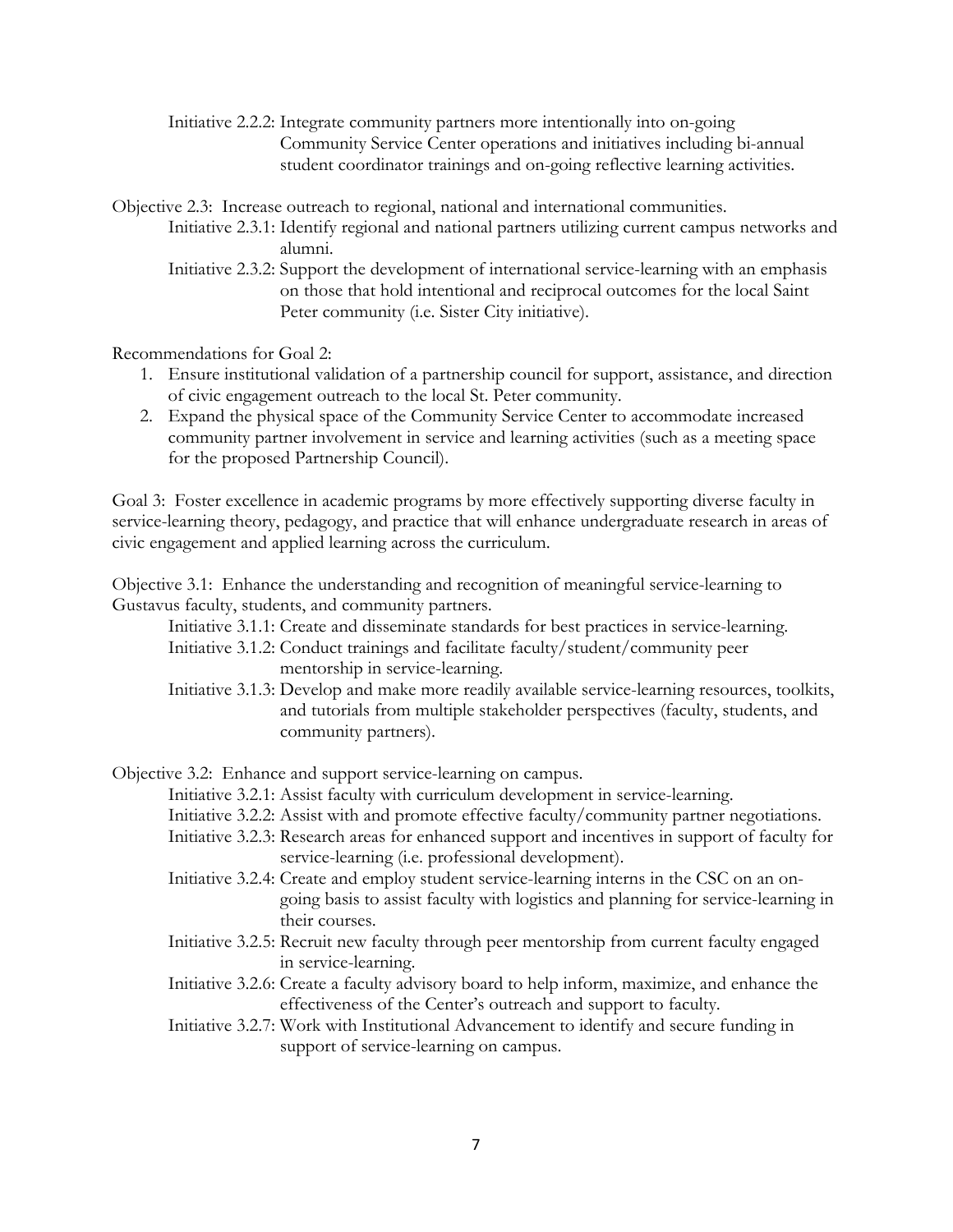Objective 3.3: Enhance student undergraduate research in civic engagement.

 Initiative 3.3.1: Research and identify internal and external support and incentives for student undergraduate research in civic engagement.

 Initiative 3.3.2: Recruit students, through faculty recommendations, for national presentations on civic engagement at undergraduate research conferences. Initiative 3.3.3: Support publications of undergraduate student research in civic engagement.

Recommendation for Goal 3:

- 1. Hire 1 full-time assistant director for service-learning to support faculty development and the growth and sustainability of meaningful service-learning on campus.
- 2. Expand the physical space of the Community Service Center to accommodate additional professional staff member, make accessible service-learning resources, and work with broadbased faculty in service-learning.

Goal 4: Deepen and enhance opportunities for leadership, engaged learning, and critical reflection within the Community Service Center through on-going partnerships with students who function as self-mentoring communities in theory, pedagogy and practice.

Objective 4.1: Enhance student participation and responsibility in the oversight of the Center's ongoing community service programs.

 Initiative 4.1.1: Conduct qualitative study on student perspectives surrounding proposed oversight of community service programs.

- Initiative 4.1.2: Form a student Service Leadership Council of advanced student program coordinators based on findings.
- Initiative 4.1.3: Develop structure and guidelines for internal student oversight of community service programs.

Objective 4.2: Enhance internal cohesion and accountability within portfolio of community service programs through the development of best practices and minimum standards for program management.

 Initiative 4.2.1: Identify and document best practices in program management among current community service programs (i.e. recruitment of diverse and under represented groups in civic engagement).

- Initiative 4.2.2: Create a student program coordinator handbook outlining minimum standards, requirements, and expectations for program management.
- Initiative 4.2.3: Facilitate the on-going vetting of minimum program standards geared towards the local community with the Partnership Council.
- Objective 4.3: Enhance peer mentorship and training among student service coordinators. Initiative 4.3.1: Advise and support the Student Leadership Council in conducting the fall and spring community service coordinator trainings.

 Initiative 4.3.2: Advise and support the Student Leadership Council in on-going peer mentorship across community service programs.

Objective 4.4: Enhance the depth of students' learning that is critically-reflective.

 Initiative 4.4.1: Develop and execute on an on-going basis an IEX course on critical issues in service designed to intentionally problematize the theory, pedagogy, and practice behind students' understandings of civic engagement.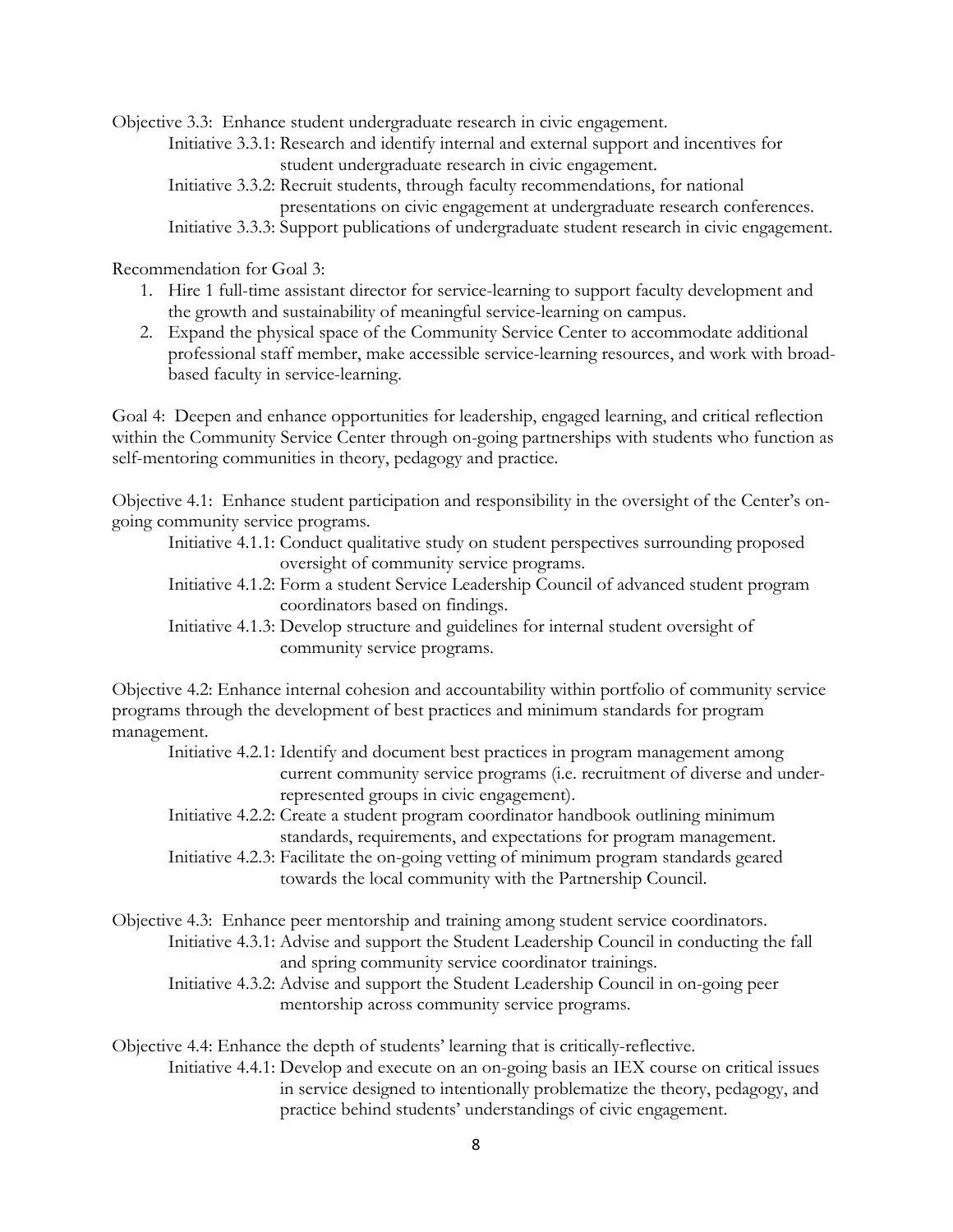Recommendation for Goal 4:

1. Expand the physical space of the Community Service Center in order to accommodate the work of the student leadership council.

### **Section 4: Assessment.**

Goal 1: Enhance the rigor, standards, and efficiency by which the Community Service Center promotes, supports, and facilitates meaningful community service and service-learning among faculty, students, and community partners.

 In order to demonstrate that we have achieved Goal 1, we will assess the understanding of the Center's work and the efficiency by which resources and services are accessed through a series of broad-based surveys, on-going evaluations, observations, and interviews with faculty, staff, students, and community partners.

Goal 2: Grow the Community Service Center's present stewardship of campus/community collaborations that embody local characteristics and regional diversity into deeper, more reciprocal partnerships that strengthen mutual stakeholders in the learning process and the depth of engagement by which students' civic and academic learning may flourish.

 In order to demonstrate that we have achieved Goal 2, we will develop a series of evaluative and reflective questions that will be implemented and documented through on-going focus group discussions, interviews, and written evaluations with our broad-based community partners. Emphasis will be given to qualitatively assessing the realization of mutual goals and guiding principles of partnership, such as communication, resource sharing, negotiation, inclusion, and reciprocity.

Goal 3: Foster excellence in academic programs by more effectively supporting diverse faculty in service-learning theory, pedagogy, and practice that will enhance undergraduate research in areas of civic engagement and applied learning across the curriculum.

 In order to demonstrate that we have achieved Goal 3, we will document qualitative feedback through the implementation of a series of broad-based surveys, interviews, observations, and evaluations with faculty. These tools will be geared towards assessing both their knowledge and understanding of what constitutes meaningful service-learning, as well as the efficacy of the Center's resources and support in course development and execution. This will be supplemented with the compilation of quantitative statistics indicating both the number of service-learning courses being offered on campus and students involved in undergraduate research in civic engagement.

Goal 4: Deepen and enhance opportunities for leadership, engaged learning, and critical reflection within the Community Service Center through on-going partnerships with students who function as self-mentoring communities in theory, pedagogy and practice.